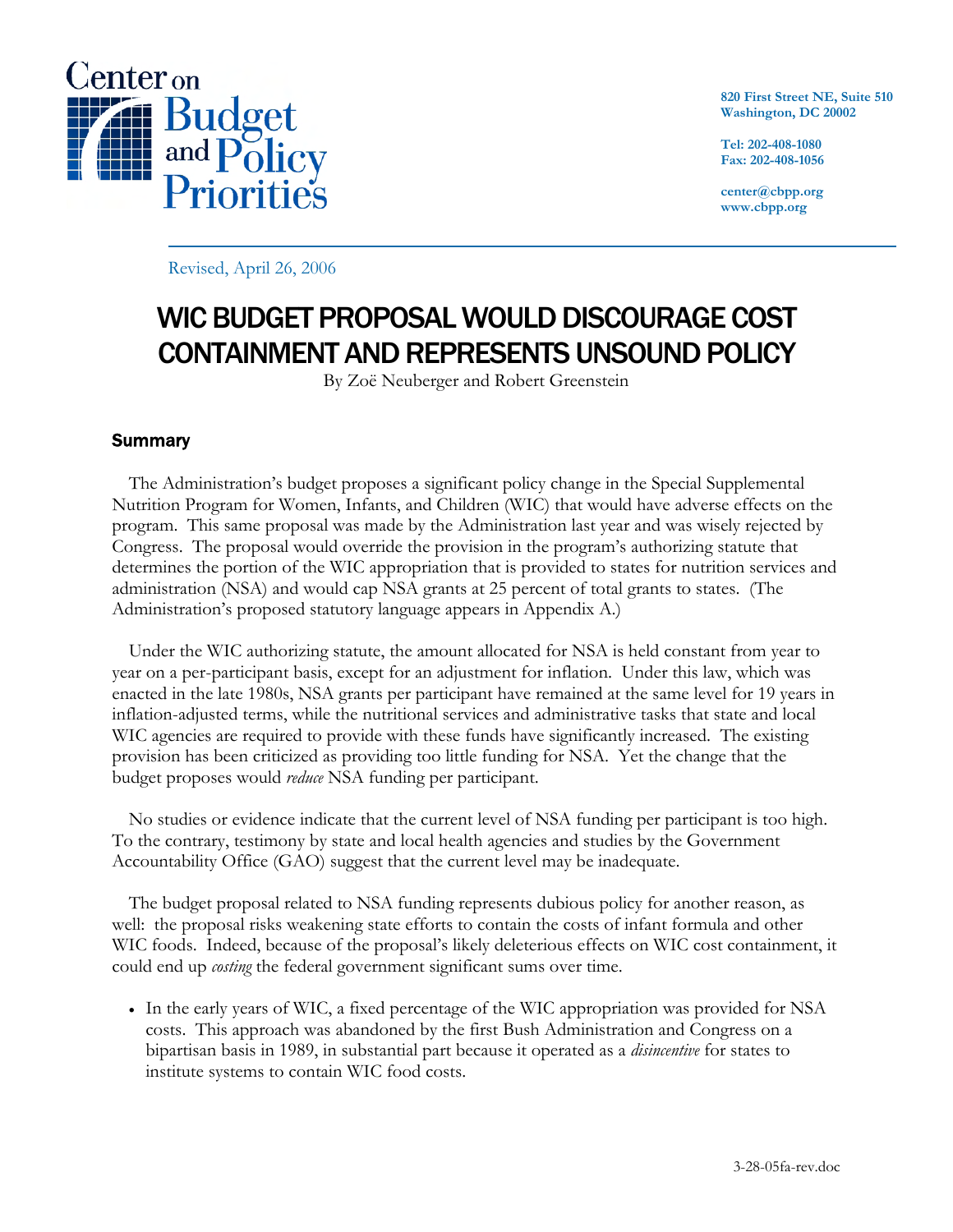- Under the system in place before 1989, states in the aggregate were effectively penalized if they lowered WIC food costs. Because a specific percentage of the WIC appropriation was allocated for NSA each year, reduced food costs enabled states to serve more participants with the same amount of WIC food dollars, but no additional NSA funds were made available to cover the additional participants who could be served with the cost-containment savings. Perversely, the more that states succeeded in containing WIC food costs, the more their NSA funds per participant would decline. As a result, states might have been driven to scale back efforts in areas such as ensuring the integrity of eligibility determinations, vendor monitoring, nutrition education, and referrals for immunizations.
- To address this problem and ensure that pursuit of aggressive cost-containment strategies would not penalize states, the first Bush Administration and Congress instituted the current NSA funding system in 1989.<sup>1</sup> Under this system, states receive NSA funding on a perparticipant basis. As a result, states can produce savings through cost-containment measures and use the savings to serve more eligible individuals without decreasing their per-participant NSA grants over time.
- This system has been an outstanding success. State infant formula cost-containment systems expanded dramatically after enactment of the 1989 legislation and have saved enormous sums for the WIC program since then. According to USDA estimates, WIC infant formula cost containment now saves the program about \$1.5 billion a year.
- Food price data demonstrate how successful the WIC cost containment system has been. Over the past 16 years, *WIC food costs per participant have risen at only half the rate of grocery store food prices.* Food costs, as measured by the Consumer Price Index, have risen 53 percent, while WIC food costs per participant have risen 25 percent. This is a remarkable achievement.

Unfortunately, the Administration's budget proposal would abandon the system crafted in 1989 and essentially revert to the type of system in place before then. The budget proposal would create a perverse incentive for states no longer to pursue aggressive cost containment.

- Under the proposal, the more successful that state cost containment practices became and the more that WIC food costs declined in inflation-adjusted terms — the more that NSA funds per participant would fall as well. Effective cost containment on a broad scale would penalize states and squeeze NSA budgets. NSA funds would no longer be commensurate with the number of participants being served.
- Likewise, the *less* vigorous that states became in pursuing cost-containment measures and the *lower* the volume of cost-containment savings produced, the *higher* the NSA allocations per participant would be.
- Moreover, some states might scale back outreach and leave WIC food funds unspent while needy, eligible women, infants, and children remain outside the program. With fewer participants in a given year, a state's NSA budget for that year would stretch farther on a perparticipant basis.

 $\overline{a}$ 1 See P.L. 101-147. The same legislation also established the requirement for states to use competitive bidding to award WIC infant formula contracts.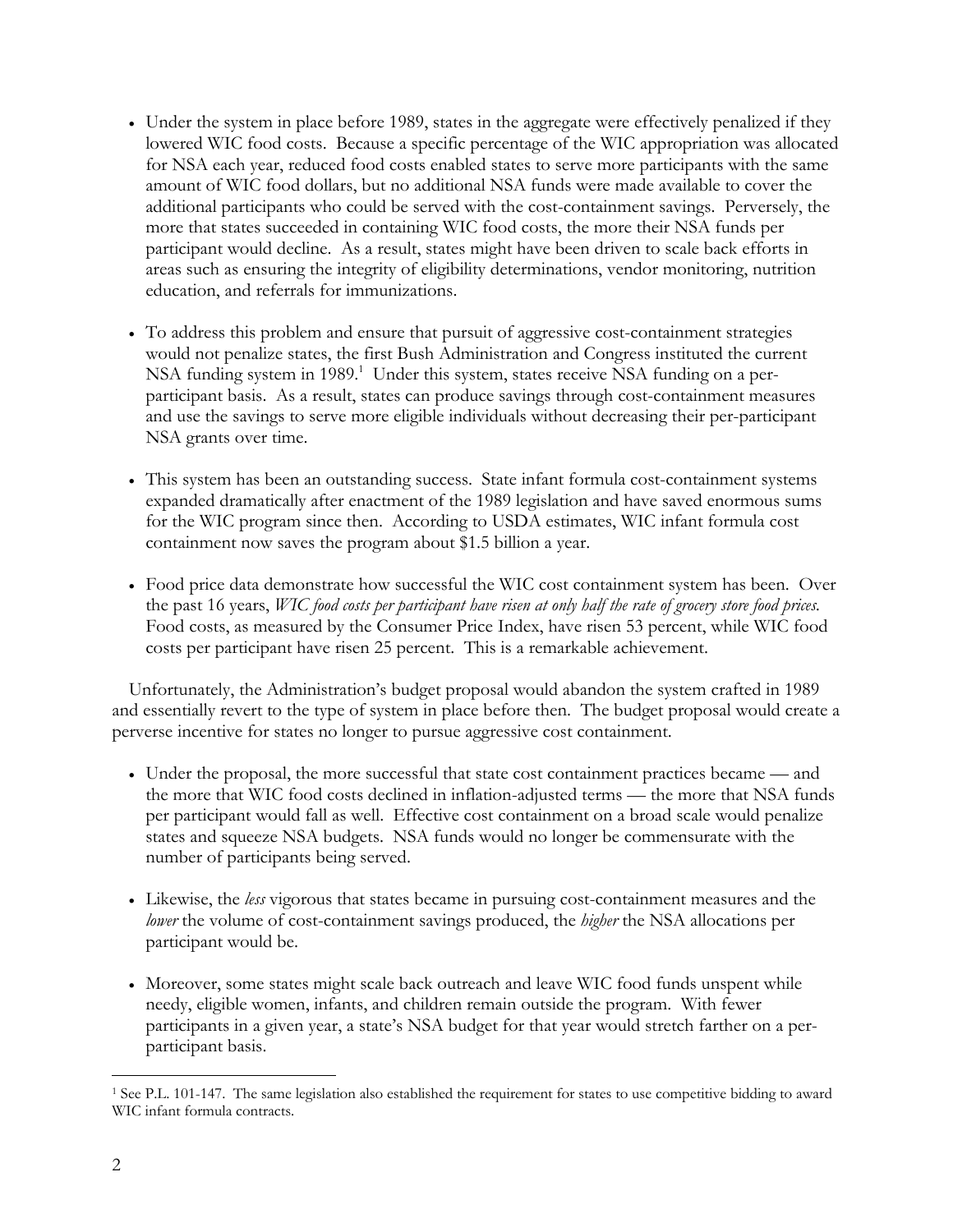The proposal regarding NSA funding should be dropped; it would be unwise and counterproductive. The proposal is analyzed in more detail below.

## NSA Cap Would Create a Disincentive to Cost Containment

Under the WIC authorizing statute, the proportion of the WIC appropriation that is allocated for NSA each year is set at a level that provides the same amount of NSA funding per participant as the program provided in 1987, adjusted for inflation. The annual inflation adjustment reflects the change each year in state and local government costs in administering programs, as indicated by the U.S. Department of Commerce's "index for state and local government purchases."

This provision was enacted in 1989, in substantial part to facilitate efforts by state WIC programs to contain WIC food costs. Since then, as a result of highly effective state cost-containment activities, the WIC program has saved many billions of dollars. USDA data show these savings are now running about \$1.5 billion per year.

 Indeed, a comparison of CPI data and WIC food cost data shows how effective WIC cost containment has been. Over the past 16 years, WIC food costs per participant have grown at just half the rate of grocery store food costs (see Table 1).

| <b>TABLE 1: GROWTH OVER THE LAST 16 YEARS</b>      |     |
|----------------------------------------------------|-----|
| WIC Per-Participant Food Package Cost <sup>2</sup> | 25% |
| Consumer Price Index for Food at Home <sup>3</sup> | 53% |
| Overall Consumer Price Index <sup>4</sup>          | 58% |

During this period, NSA grants per participant have held steady in inflation-adjusted terms, as the 1989 legislation intended. As a result, WIC food costs per participant have grown at about half the general inflation rate, while NSA costs per participant have grown at the full inflation rate. Accordingly, NSA grants have grown somewhat faster than WIC food grants and have edged up as a share of total WIC grants to states. This is a sign of success and increased efficiency due to cost containment, not a sign of a problem*.*

Indeed, virtually the entire increase in the share of WIC grants that are allocated for NSA — from 20 percent before the 1989 law to about 27 percent today — is due to the fact that WIC food costs have grown at only half of the rate of inflation as a consequence of WIC food cost containment. As verification of this fact, a GAO report issued in 2001 found that when infant formula rebate funds are counted along with federal WIC funds, *NSA costs remained constant at roughly 20 percent of total program costs between 1988 and 1999* (the most recent year for which data were available at the time the GAO conducted the study).<sup>5</sup> This GAO finding confirms that NSA costs have *not* risen inappropriately and that the current NSA funding structure is working as Congress intended.

 $\overline{a}$ 

<sup>2</sup> Center on Budget and Policy Priorities calculations based on USDA WIC Program Data available at http://www.fns.usda.gov/pd/wisummary.htm.<br><sup>3</sup> Center on Budget and Policy Priorities calculations based on U.S. Department of Labor Consumer Price Index data

available at <u>http://www.bls.gov/cpi/home.htm</u>.<br><sup>4</sup> *Ibid.*<br><sup>5</sup> *WIC Faces Challenges in Providing Nutrition Services*, U.S. General Accounting Office, December 2001, GAO-02-142,

Figure 2, available at http://www.gao.gov/new.items/d02142.pdf.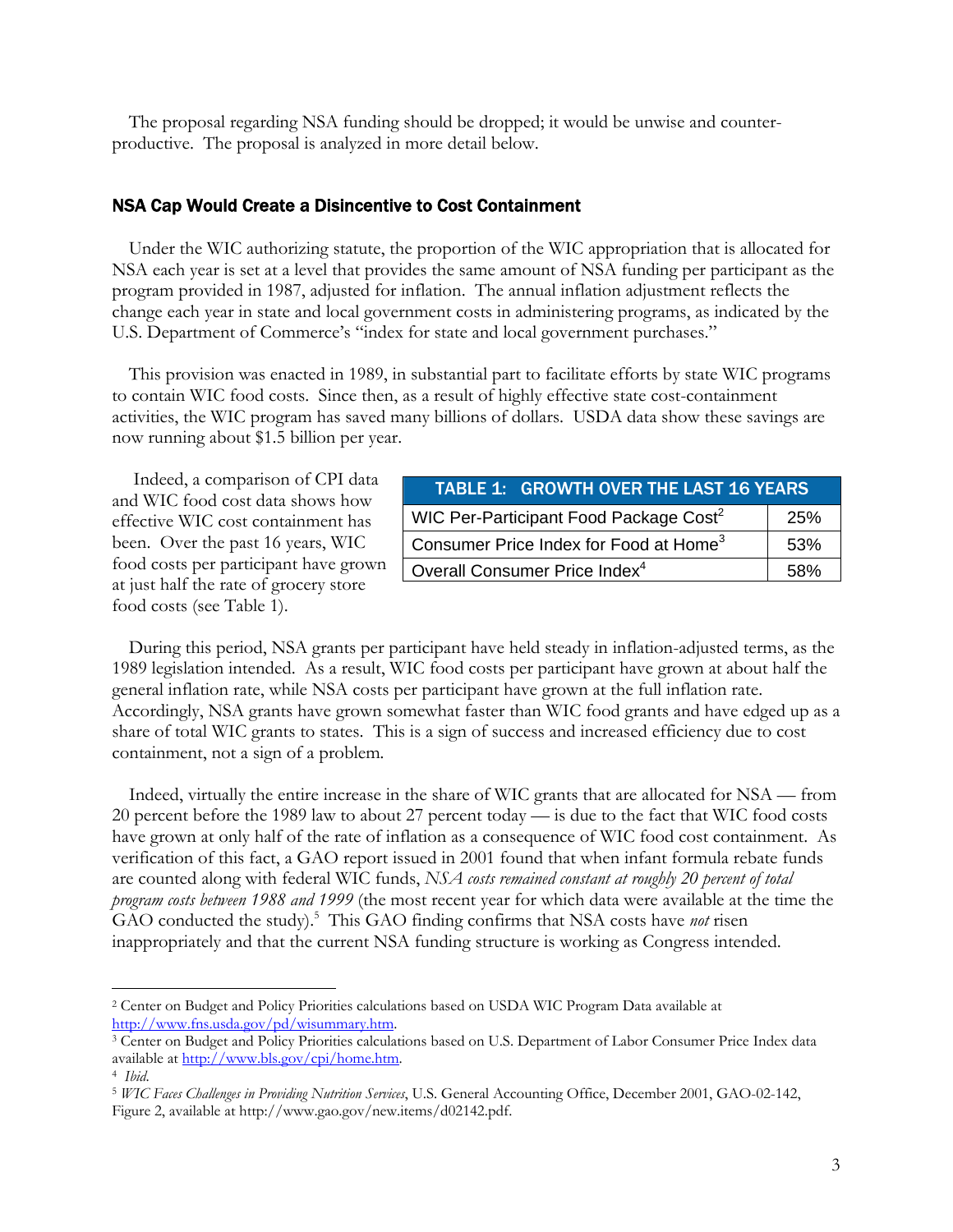The Administration's budget proposal disregards these achievements. Were the proposal to be adopted, the overall level of NSA funds per participant that was allocated to states would be tied to the level of food costs per participant. The faster that per-participant food costs rose, the more that per-participant NSA grants would increase. This would create a perverse incentive for states to be less aggressive in containing food costs. It would ignore the lessons that Congress and the first Bush Administration applied in crafting the well-designed 1989 legislation.

It also may be noted that in recent years, as infant formula rebate levels have leveled off, the share of WIC funds allocated for NSA has ceased rising. This percentage stood at 27.7 percent in fiscal year 2000. It was 27.4 percent in fiscal year 2005.

#### The NSA Cap Would Erode Vital Services and Program Integrity

 The WIC program provides key services in addition to the WIC food package, including nutrition counseling, breastfeeding support, and health care and immunization referrals. NSA grants also cover the administrative costs associated with eligibility determinations, voucher issuance and redemptions, vendor management, and cost containment.

 The NSA proposal would likely lead to a reduction in some of these important services and activities. That the proposed reduction in NSA funding would pose such risks is suggested by a major GAO report on NSA funding issued in 2001. The report, WIC Faces Challenges in Providing Nutrition Services, found:

"Since the late 1980's, a number of requirements have been placed on the [WIC] program aimed at, among other things, containing the cost of food benefits, promoting breastfeeding, encouraging immunizations, and controlling program abuse. While these requirements have placed additional service delivery and administrative demands on WIC staff, they have not been accompanied by more funding per participant; the NSA grant per participant was established in 1989 and since then has only been adjusted for inflation. There is also evidence that nonfederal support for NSA may have decreased since fiscal year 1992. Nor have the additional demands been offset by reductions in other responsibilities. As a result, WIC agencies have had to cut costs and make changes in service delivery that potentially will have a negative impact on the quality of WIC services."<sup>6</sup>

The GAO also cited a 1998 USDA survey which found that "30 percent of local agencies serving about 41 percent of all WIC participants reported having insufficient numbers of professional staff. Finally . . . 56 percent of state WIC agency automated management information systems were not capable of performing, or efficiently performing, 1 or more of 19 essential program tasks."7 These problems likely would become more severe if the budget proposal were enacted.

The GAO's reference to the evident need to upgrade WIC management information systems is worthy of note. This need has previously been recognized by the Administration; in its budget requests for fiscal years 2004 and 2005, the Administration requested \$30

 $\overline{a}$ 

<sup>6</sup> *Ibid*., p. 31. 7 *Ibid*., p. 37.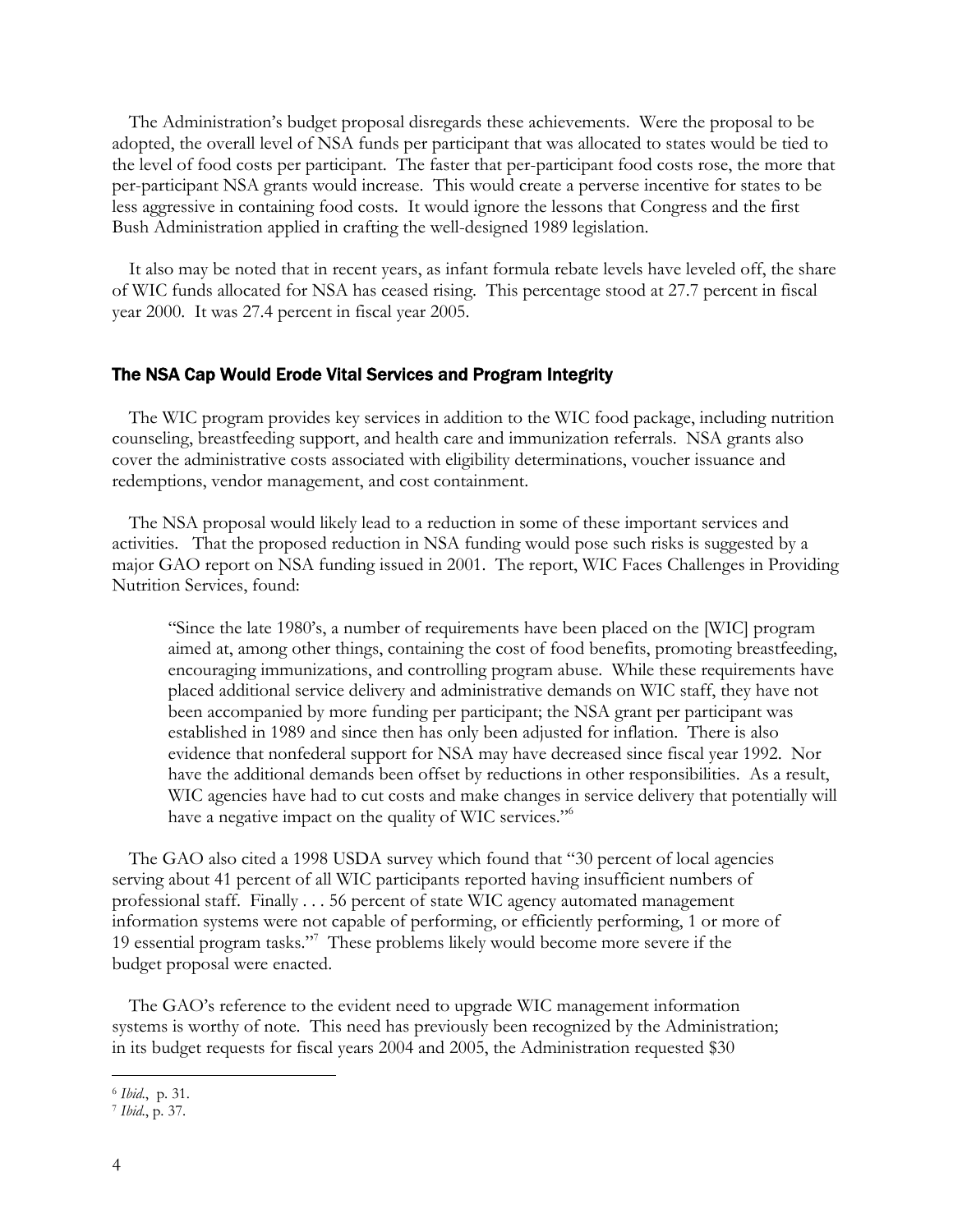million and \$20 million set-asides, respectively, for the improvement of WIC management information systems. This need was reflected in last year's WIC reauthorization legislation, which established a \$30 million annual set-aside for management information systems. In fiscal year 2006, the appropriations legislation overrode the reauthorization set-aside and provided \$20 million for management information systems if contingency funds are not needed to serve eligible applicants.

The Administration's budget request for fiscal year 2007 again proposes to override the set-aside in the WIC authorization statue and provide no earmarked funding for management information systems in fiscal year 2007. If there no longer are any designated funds to improve management information systems, states will have to absorb the costs of such improvements within their NSA grants, which will further stretch NSA funds even in the absence of the proposed cap. With the proposed cap on NSA funding and the reduction it would entail, the squeeze on NSA funds would become more severe.

### Conclusion

To set NSA grants as a percentage of total WIC costs, as was done prior to 1989, would ignore the lessons that policymakers learned in the 1980s and undermine what probably are the most effective cost-containment practices that any federal health-related program has instituted. This proposal is ill-conceived and ought not be adopted.